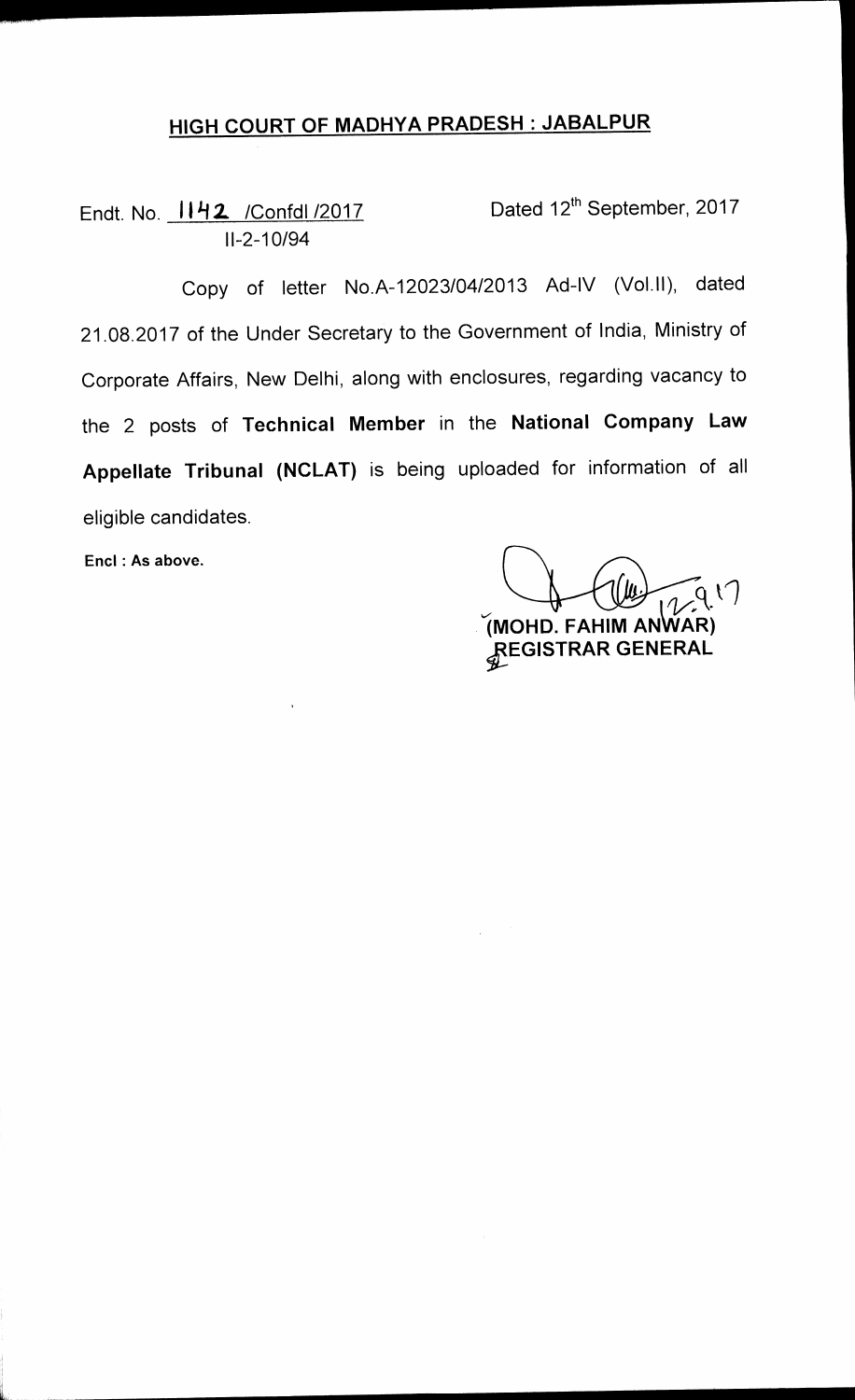No. A-12023/04/2013 Ad-IV (Vol. II) Government of India Ministry of Corporate Affairs

> 'A' Wing, 5<sup>th</sup> floor, Shastri Bhawan, New Delhi-110001 Dated the **2 t** August, 2017

Registrar Generals of All High Courts. Y.

- 2. Secretaries to Government of India, All Ministries/ Departments of the Government of India.
- 3. All Chief Secretaries to the State Governments/Union Territories.
- 4. All RDs/ROCs/OLs in the Ministry of Corporate Affairs.
- 5. Registrar, National Company Law Appellate Tribunal.
- 6. Secretary, National Company Law Tribunal.
- Sub: Filling up of the 02 (two) posts of Technical Member in the National Company Law Appellate Tribunal (NCLAT) - inviting application for.

Sir,

To

I am directed to refer to this Ministry's circular letters of even no. dated 12th January, 2017 and 15<sup>th</sup> May, 2017 and invite applications from eligible Indian Nationals for two posts of Technical Members (pay Rs. 2,25,000/-) in the National Company Law Appellate Tribunal (NCLAT) constituted under Section 410 of the Companies Act, 2013. The headquarters of NCLAT is at Delhi. In case other benches of NCLAT are established at other placed in the country, the selected candidates will be required to serve these NCLAT benches and the appointment carries of All India transfer liability.

2. As per Tribunal, Appellate Tribunal and other Authorities (Qualifications, Experience and other Conditions of Service of members), Rules, 2017 notified vide notification no. G.S.R.514 (E) dated 01st June, 2017, the qualifications prescribed for the post of Technical Member are as under:

"A Technical Member shall be a person of proven ability, integrity and standing having special knowledge and professional experience, of not less than twenty-five years, in law, industrial finance, industrial management or administration, industrial reconstruction, investment, accountancy or any other matter which in the opinion of the Central Government is useful to the NCLAT".

3. A person shall not be eligible for appointment as Technical Member, NCLAT unless he/she has completed the age of 50 (fifty years) [Section 413 (4) of Companies Act, 2013] as on the last date for receipt of application.

4. Every Member shall hold office for a period of three years from the date on which he/she enters upon his her office, but shall be eligible for re-appointment for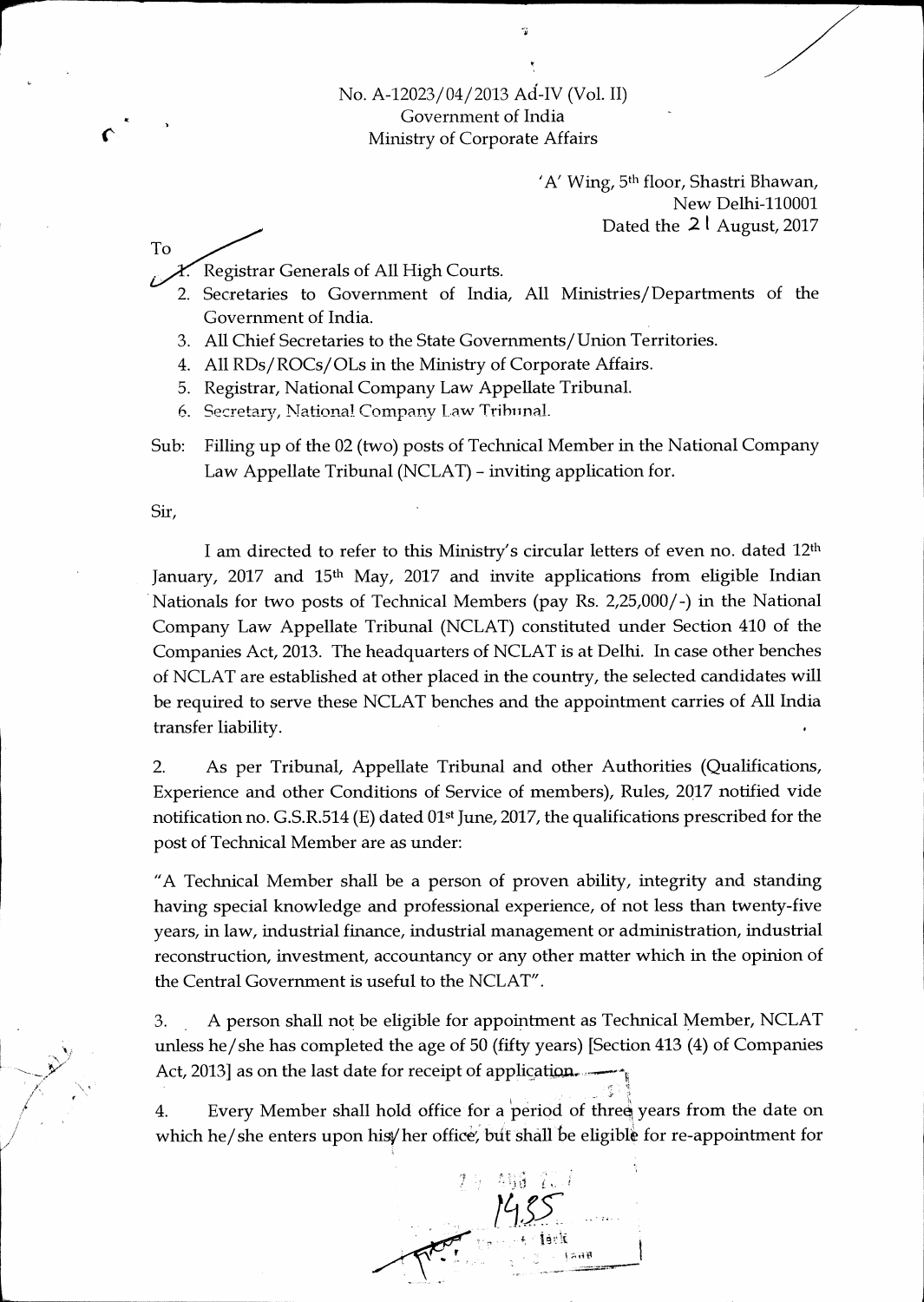another term of 3 years. The term of appointment is, however, subject to the maximum age limit of sixty-seven years.

5. Selected candidates will be required to produce a medical fitness certificate. before joining.

6. Applications of persons already in Government Service should be forwarded through proper channel. The forwarding authorities should also certify (in the format given in Annexure-II) that the entries in the application have been verified from the records and found correct, and that no disciplinary/vigilance proceedings are either pending or contemplated against the applicant and that no major/minor penalties have been imposed on the officer during the last ten years. The forwarding authorities should enclose the up to date Confidential Report dossiers of the applicant for the last five years. A person selected, if already in Government Service, may retain his/her lien with his/her parent cadre or Ministry or department, as the case may be, while holding office as such for a period not exceeding one year.

7. Applications in the format given in Annexure-I duly completed should reach the undersigned i.e. Riazul Hague, Under Secretary, Ministry of Corporate Affairs, Room no. 526, 'A' Wing, 5<sup>th</sup> floor, Shastri Bhawan, New Delhi-110001 latest by 7<sup>th</sup> September, 2017. The application format may also be downloaded from the Ministry's website at www.mca.gov.in or DoP&T's website www.persmin.nic.in.

8. Those who have already applied earlier for the two posts of Technical Members, NCLAT in response to the vacancy circulars dated 12<sup>th</sup> January, 2017 and 17<sup>th</sup> May, 2017 and fulfil the qualifications for the posts as given in para 2 above need not apply again.

9. Their applications will be considered subject to qualifications and conditions of service provided in the Tribunal, Appellate Tribunal and other Authorities (Qualifications, Experience and other Conditions of Service of members), Rules, 2017 and the instant circular.

Yours faithfully,

(Riazul Hague) Under Secretary to the Government of India

Copy to:

- 1. All officers at the Headquarters of the Ministry of Corporate Affairs, New Delhi.
- 2. Technical Director, NIC, DoPT with the request to upload the vacancy circular on the DoPT's website.
- 3. E governance Cell, Ministry of Corporate Affairs with the request to upload the vacancy circular on the website of the Ministry.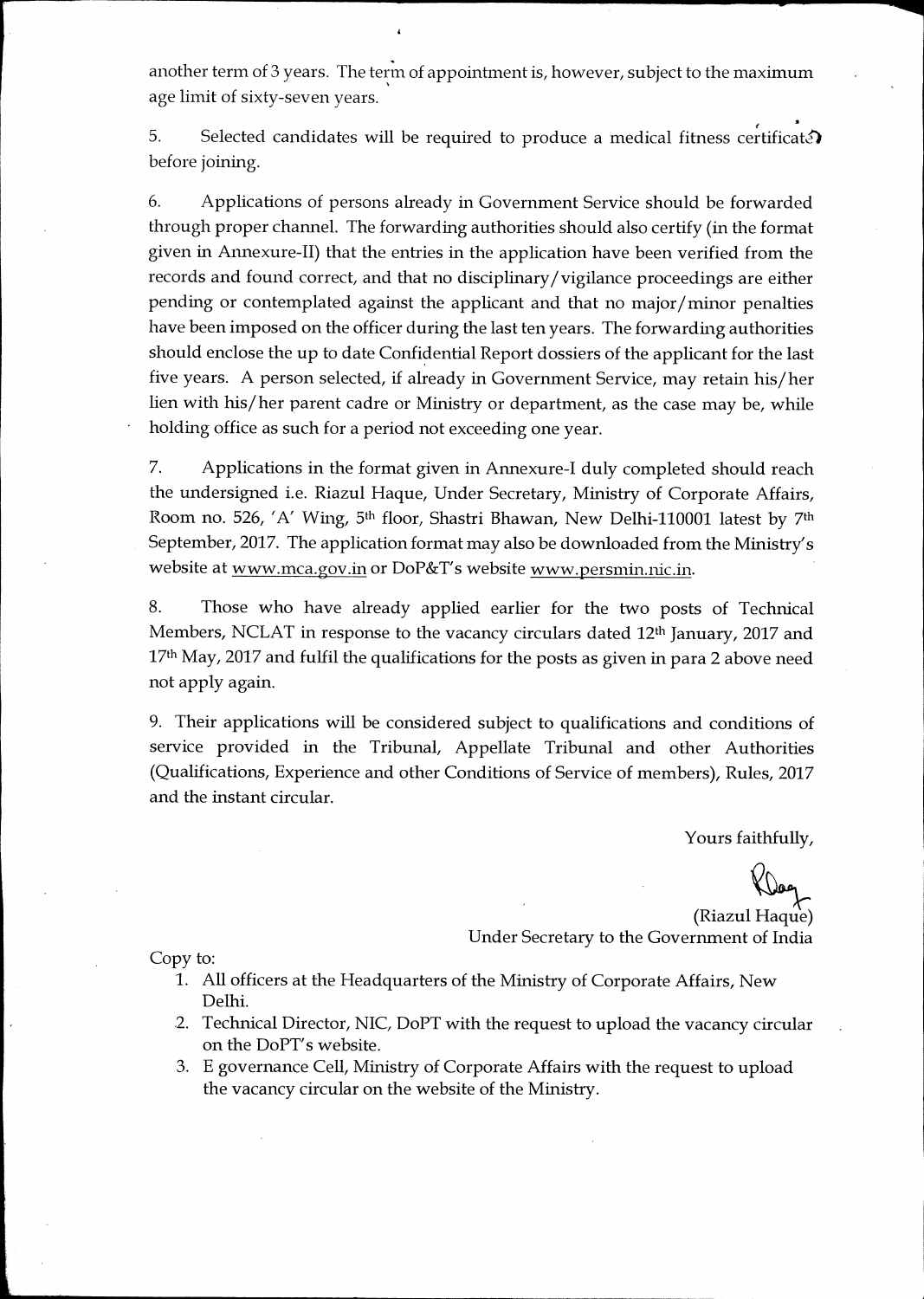## **ANNEXURE-I**

 $\epsilon$ 

## **FORMAT OF APPLICATION FOR THE POST OF TECHNICAL MEMBER, NATIONAL COMPANY LAW APPELLATE TRIBUNAL (NCLAT)**

 $\overline{C}$ 

| 1.             |                                        | Name in Full (IN BLOCK LETTERS)                                             |             |             |            |                    |                                      |  |  |
|----------------|----------------------------------------|-----------------------------------------------------------------------------|-------------|-------------|------------|--------------------|--------------------------------------|--|--|
|                |                                        |                                                                             |             |             |            |                    | Attested copy of<br>passport<br>size |  |  |
|                |                                        |                                                                             |             |             |            |                    | photograph<br>to                     |  |  |
|                |                                        |                                                                             |             |             |            |                    | be pasted                            |  |  |
|                |                                        |                                                                             |             |             |            |                    |                                      |  |  |
| 2.             | Post applied for:                      |                                                                             |             |             |            |                    |                                      |  |  |
| 3.             |                                        | Date of Birth (copy of proof to                                             |             | be          |            |                    |                                      |  |  |
|                | enclosed)                              |                                                                             |             |             |            |                    |                                      |  |  |
| 4.             |                                        | Father's Name                                                               |             |             |            |                    |                                      |  |  |
| 5.             | Whether SC/ST/OBC                      |                                                                             |             |             |            |                    |                                      |  |  |
| 6.             |                                        | i) Correspondence Address                                                   |             |             |            |                    |                                      |  |  |
|                |                                        | ii) Telephone No. - Res./Off.)/Mobile                                       |             |             |            |                    |                                      |  |  |
|                | iii) Fax No.                           |                                                                             |             |             |            |                    |                                      |  |  |
|                |                                        | iii) Email Id (mandatory)                                                   |             |             |            |                    |                                      |  |  |
| 7 <sub>1</sub> | <b>Permanent Address</b>               |                                                                             |             |             |            |                    |                                      |  |  |
|                |                                        | (Including Telephone/Fax Number)                                            |             |             |            |                    |                                      |  |  |
| 8.             | Present occupation/Profession/Service  |                                                                             |             |             |            |                    |                                      |  |  |
| 9.             | Professional income/emoluments for the |                                                                             |             |             |            |                    |                                      |  |  |
|                |                                        | last three years (give year-wise details)                                   |             |             |            |                    |                                      |  |  |
| 10.            |                                        | Educational Qualifications in the reverse chronological order:              |             |             |            |                    |                                      |  |  |
|                |                                        | (Self-Attested copies of Degree/Diploma to be attached)                     |             |             |            |                    |                                      |  |  |
|                | Name<br>of                             | Degree                                                                      | Year<br>of  |             | Percentage | Academic           | Subject/                             |  |  |
|                | University/                            |                                                                             | Passing     | of          | Marks      | <b>Distinction</b> | Specialisation                       |  |  |
|                | Equivalent                             |                                                                             |             | Obtained    |            |                    |                                      |  |  |
|                | Institution                            |                                                                             |             |             |            |                    |                                      |  |  |
|                |                                        |                                                                             |             |             |            |                    |                                      |  |  |
| 11.            | State                                  | whether the                                                                 | relevant    | eligibility |            |                    |                                      |  |  |
|                |                                        | criteria satisfied as specified in para 2 and                               |             |             |            |                    |                                      |  |  |
|                | para 3.                                |                                                                             |             |             |            |                    |                                      |  |  |
| 12.            |                                        | Details of present and previous employment in reverse chorological order in |             |             |            |                    |                                      |  |  |
|                |                                        | format given below:                                                         |             |             |            |                    |                                      |  |  |
|                | Name and                               | Designation,                                                                | Whether     |             | Period     | of                 | Nature of duty/ experience           |  |  |
|                | address of                             | scale of pay                                                                | regular/    |             | service    |                    |                                      |  |  |
|                | employer                               | including                                                                   | deputation/ |             |            |                    |                                      |  |  |
|                |                                        | present pay.                                                                | adhoc       |             |            |                    |                                      |  |  |
|                |                                        |                                                                             |             | From        | To         |                    |                                      |  |  |
| 13.            |                                        |                                                                             |             |             |            |                    |                                      |  |  |
|                |                                        | i) Details of professional career (As                                       |             |             |            |                    |                                      |  |  |
|                | applicable)                            |                                                                             |             |             |            |                    |                                      |  |  |
|                |                                        |                                                                             |             |             |            |                    |                                      |  |  |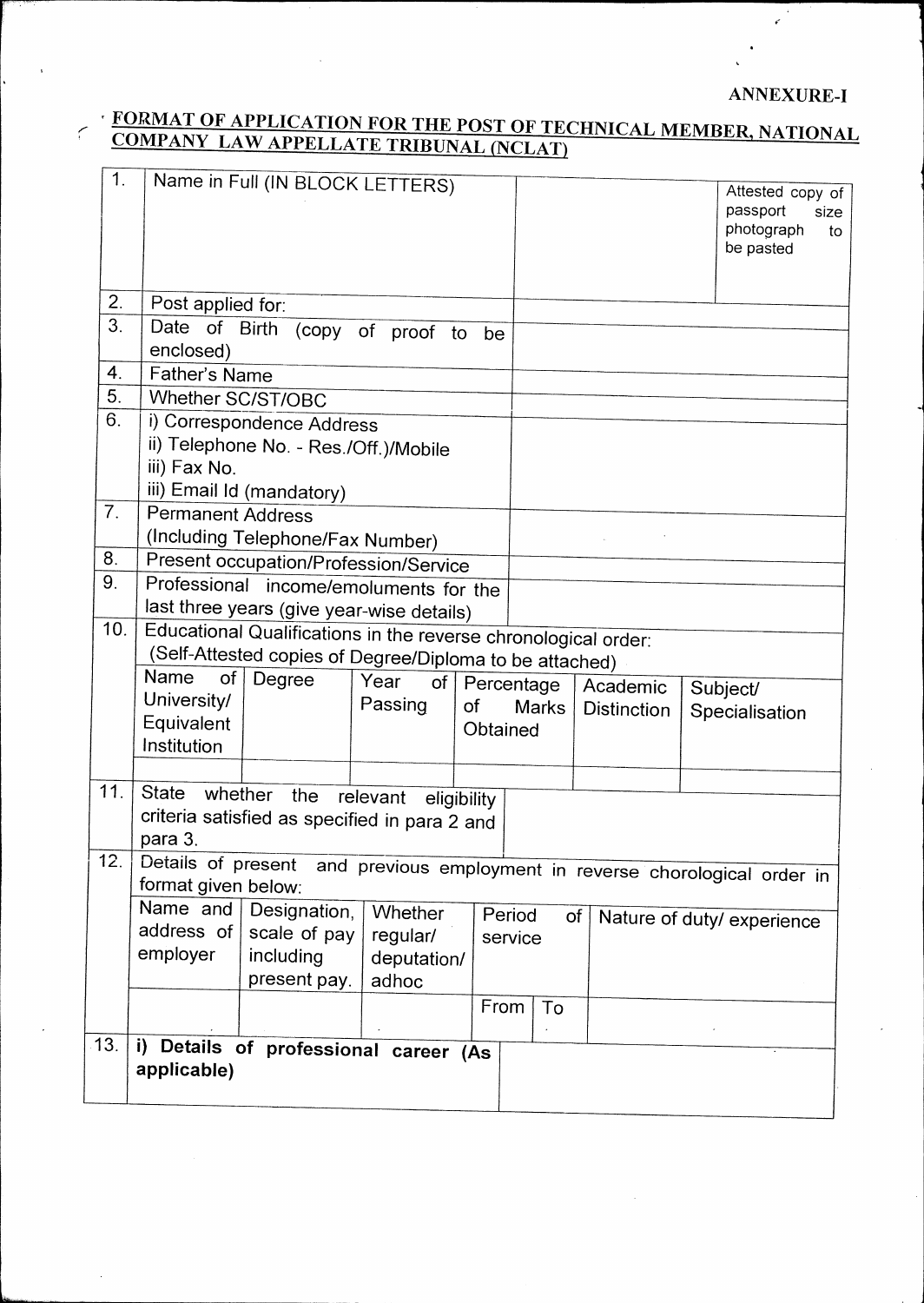It is certified that the information furnished above is correct and true to the best of my knowledge. In the event of my selection I shall abide by the terms and conditions of services attached to the post as and when framed by the Government.

Place:-

Date:-

(Signature)

Name: